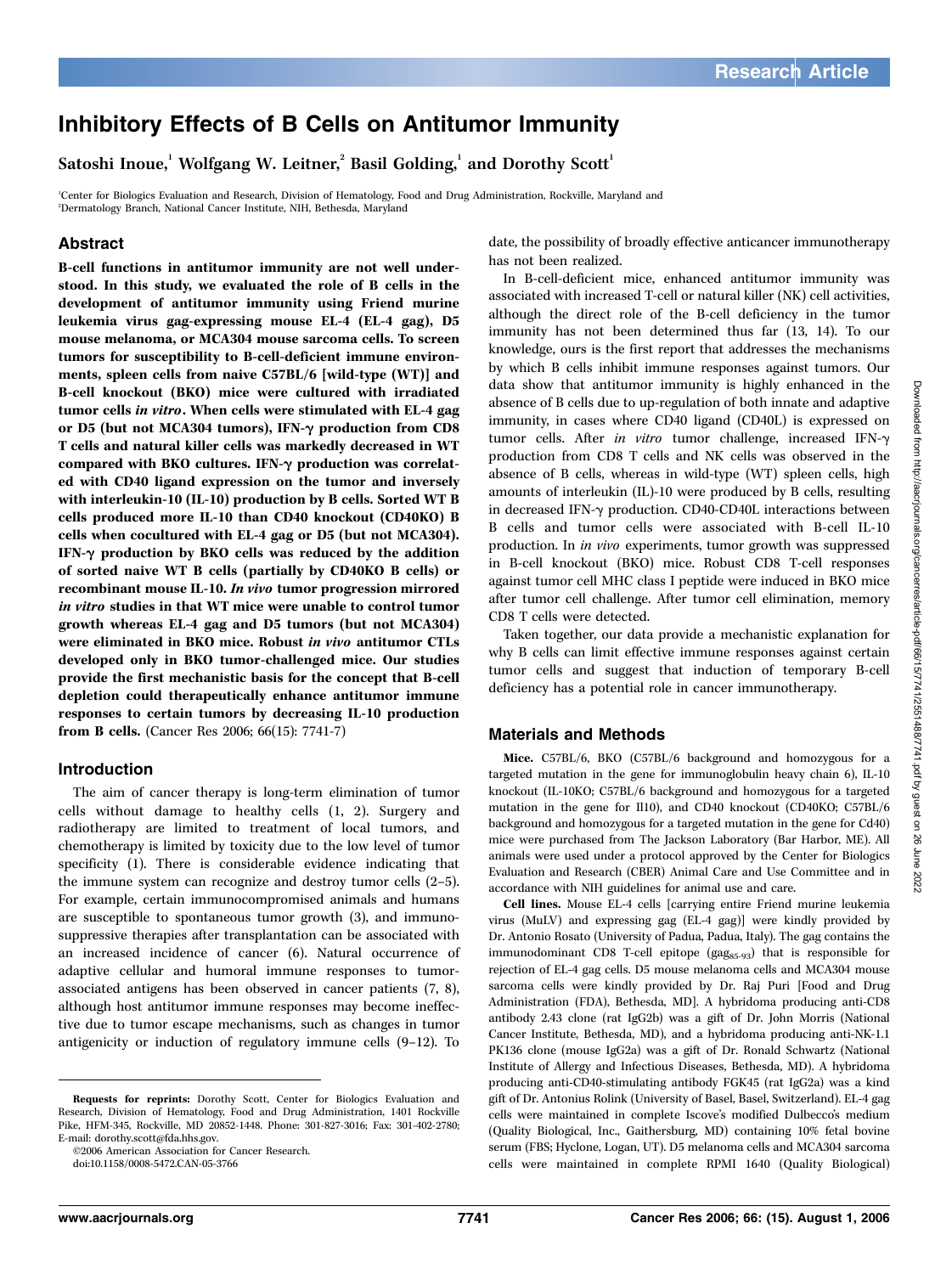containing 10% FBS. 2.43 hybridoma cells and PK136 hybridoma cells were maintained in complete DMEM (Quality Biological) containing 10% FBS. FGK45 hybridoma cells were maintained in complete RPMI 1640 containing 10% FBS and recombinant IL-6 (2 ng/mL; PeproTech, Rocky Hill, NJ).

Cell irradiation. For in vitro experiments, tumor cells were irradiated: EL-4 gag, 1.5  $K_{rad}$ ; D5, 0.5  $K_{rad}$ ; and MCA304, 0.5 or 1.5  $K_{rad}$ , using a cesium-137 radiation device, Gammacell 1000 Elite (Nordion International, Inc., Vancouver, British Columbia, Canada).

Antibodies and reagents. Anti-NK-1.1-FITC, anti-CD8a-CyChrome, anti-IFN-g-APC, anti-IL-10-FITC, anti-B220-CyChrome, anti-CD40L-biotin, streptavidin-FITC, anti-CD127-PE, purified anti-CD16/CD32, no azide/low endotoxin (NA/LE) anti-CD40L, NA/LE hamster IgG isotype control, and NA/LE rat IgG2a isotype control were purchased from BD PharMingen (San Diego, CA). Anti-rat IgG2a-FITC was purchased from BioLegend (San Diego, CA). 5-(and-6)-Carboxylfluorescein diacetate succinimidyl ester (CFSE) was purchased from Molecular Probes (Eugene, OR). Brefeldin A (GolgiPlug), Cytofix/Cytoperm solution, and Perm/Wash solution were purchased from BD PharMingen. Recombinant mouse IL-10 (rIL-10) was purchased from PeproTech. The MuLV gag<sub>85-93</sub> peptide CCLCLTVFL was synthesized in the CBER Core Facility (FDA). Heat-killed Brucella abortus (HKBA) strain 1119.1 was kindly provided by Dr. Barbara Martin (U.S. Department of Agriculture, Ames, IA).

Tumor/spleen cell cocultures and intracellular cytokine staining. Unless otherwise indicated, spleen cells or B cells were cultured at  $1 \times 10^6$ per well with EL-4 gag, MCA304, or D5 cells at  $2 \times 10^5$  per well in 48-well plates for 1 to 4 days. Tumor cells were irradiated before coculture.

For intracellular cytokine staining, tumor-cocultured spleen cells were restimulated with nonirradiated tumor cells before, staining with the addition of brefeldin A (1.0  $\mu$ g/mL) for 4 hours. Cells were permeabilized and washed using Cytofix/Cytoperm solution and Perm/Wash solution followed by staining.

IL-10 ELISA. IL-10 levels in a cell culture supernatant were measured by ELISA (BioLegend). IL-10 bound to the immobilized capture antibody was developed using TMB Microwell Peroxidase Substrate (Kirkegaard and Perry Laboratories, Gaithersburg, MD). rIL-10 (BioLegend) was used for the standard curve.

Cytokine beads array assay. Several different cytokines in cell culture supernatant were measured using the Cytometric Bead Array (CBA) kit (BD Biosciences, San Diego, CA). Cytokines were stained according to the manufacturer's protocol. Briefly, capture beads and phycoerythrin (PE) detection reagent were incubated with standard samples or test samples for 2 hours, washed in wash buffer, and then analyzed by BD CBA software and the FACSCalibur flow cytometer.

Isolation of B cells. A mouse CD19 positive selection kit (StemCell Technologies, Vancouver, British Columbia, Canada) was used to select B cells from mouse spleens. Briefly, mouse spleen cells were incubated with CD19PE labeling reagent (PE-labeled anti-CD19 antibody) for 15 minutes. After washing in complete RPMI 1640 with 10% FBS, cells were incubated with a tetrameric antibody complex (anti-PE  $\times$  anti-dextran) for 15 minutes and then magnetic nanoparticles (dextran-coated magnetic beads) were added. Ten minutes later, cells were washed and CD19+ B cells were positively selected using EasySep magnet (StemCell Technologies). Preparations were typically  $>95\%$  CD19<sup>+</sup> by flow cytometric analysis.

In vivo experiments. For the in vivo experiments, cell doses and injection sites were as follows: EL-4 gag,  $2 \times 10^7$  per mouse, i.d.; D5,  $1 \times 10^6$ per mouse, i.m.; and MCA304,  $1 \times 10^6$  per mouse, i.m. I.m. injections were given in the left hind leg. HKBA was given at a dose of  $10<sup>8</sup>$  per mouse i.p. for tumor challenge experiments and at  $10^6$  per mouse i.v. for *in vivo* CTL experiments. MuLV gag peptide was injected at a dose of 100 µg/mouse. Anti-NK-1.1 and anti-CD8 antibodies for depletion experiments were injected i.p. daily for 3 days on a weekly basis at  $100 \mu$ g/mouse per injection.

Tumor measurement. Tumor size was assessed using calipers. Mice bearing large tumors of >20-mm diameter were euthanized in accordance with the approved animal study protocol.

Antibody preparation from hybridomas. Anti-CD40-stimulating antibody for in vitro studies, anti-CD8 antibody, and anti-NK-1.1 antibody for in vivo tumor studies were purified from cell culture supernatants using

protein G chromatography. Briefly, after loading of a mixture of cell culture supernatant and binding buffer [0.1 mol/L sodium acetate (pH 5.2); 1:1] to HiTrap protein G columns (Amersham Biosciences, Uppsala, Sweden), bound IgG was eluted with 0.1 mol/L glycine followed by immediate neutralization with 1 mol/L Tris base. Antibody solution was dialyzed with a Slide-A-Lyzer dialysis cassette (Pierce, Rockford, IL) against PBS and stored at  $4^{\circ}$ C until use.

In vivo CTL assay. To assess in vivo CTL activity after tumor challenge, an in vivo CTL assay was done as described (15). A mixture of MuLV gag<sub>85-93</sub> -coated, CFSE<sup>high</sup> (labeled with 5 µmol/L CFSE) target mouse spleen cells and noncoated  $CFSE^{low}$  (labeled with 0.5  $\mu$ mol/L CFSE) control mouse spleen cells (in equal volume, containing  $1 \times 10^8$  cell/mL each) were injected into recipient mice (i.v., total  $2 \times 10^7$  cells per mouse). Recipient mice were previously immunized with HKBA (10<sup>8</sup> organisms per mouse) mixed with MuLV gag<sub>85-93</sub> (100  $\mu$ g) or had received EL-4 gag cells  $(2 \times 10^7 \text{ per mouse})$  in the left hind leg 6 days before target cell injection. Eighteen hours after transfer of targets, cells in spleens were analyzed by flow cytometry. The percentage of specific lysis was calculated using the following formula to determine a value for cytotoxicity: M1/M2 ratio = % total of noncoated  $\text{CFSE}^{\text{low}}$  cells / % total of MuLV gag<sub>85-93</sub>-coated  $\text{CFSE}^{\text{high}}$ cells; percentage specific lysis = 1 - [M1/M2 (PBS group) / M1/M2 (immunized or tumor group)].

#### **Results**

Enhanced IFN- $\gamma$  production from spleen cells in the absence of B cells. We developed an in vitro coculture system to determine the effects of B-cell deficiency on cytokine production after tumor cell challenge. Spleen cells from naive WT mice or naive BKO mice were cultured with irradiated EL-4 gag cells for 1 to 4 days and then restimulated with nonirradiated EL-4 gag cells before flow cytometry. IFN- $\gamma$ , a cytokine that is often associated with antitumor immunity (3), was analyzed. The proportion of IFNg-expressing spleen cells from BKO mice was higher than that seen in naive WT mice (Fig. 1A). Most IFN- $\gamma$ -producing cells from BKO spleen cells at day 3 or 4 were NK-1.1 positive (Fig. 1B). These IFN- $\gamma^*$  NK-1.1<sup>+</sup> cells were either CD8 $\alpha$  positive or negative (Fig. 1*C*). The CD8 $\alpha$  cells are probably T cells because they were also  $CD3\varepsilon^+$ <br>(data not shown). The NK-1.1 marker can be expressed both on NK (data not shown). The NK-1.1 marker can be expressed both on NK cells and activated CD8 T cells (16). These results indicate that substantially enhanced IFN- $\gamma$  responses by CD8 T cells and NK cells are induced by EL-4 gag cells or D5 tumor cells but not MCA304 sarcoma cells (Fig. 1D).

IFN-g production can be modified by other cytokines, such as tumor necrosis factor- $\alpha$  (TNF- $\alpha$ ), IL-12, or IL-10 (17). To determine correlates of IFN- $\gamma$  up-regulation in BKO mice, supernatants from EL-4 gag tumor/spleen cell cocultures were analyzed. Higher levels of proinflammatory cytokines, such as IFN- $\gamma$ , TNF- $\alpha$ , and MCP-1, were released from cocultures of BKO cells and irradiated EL-4 gag cells compared with WT cultures (Fig. 2A-C). BKO cell cultures produced less IL-6 and IL-10 compared with WT cell cultures (Fig.  $2D$  and  $E$ ). No significant differences were observed between WT and BKO cultures with respect to IL-4, IL-5, and IL-12 p70 (data not shown).

IL-10 can inhibit IFN-g production by T cells in other systems (18). We hypothesized that IL-10 inhibits IFN- $\gamma$  production in the tumor/spleen cell cocultures. To determine the cellular source of IL-10, spleen cells from WT or BKO mice were cocultured with irradiated EL-4 gag cells. In the WT cocultures,  $IL-10<sup>+</sup>$  cells were predominantly  $B220^+$  (Fig. 3A). There were significant differences in CD8 T-cell proportions between naive WT and BKO mouse spleens [percentage CD8 T cells:  $11.0 \pm 0.9$  (WT),  $20.1 \pm 2.1$  (BKO),  $P < 0.01$ ; NK cells: 3.9  $\pm$  0.5 (WT), 5.0  $\pm$  0.6, not significant, n = 3].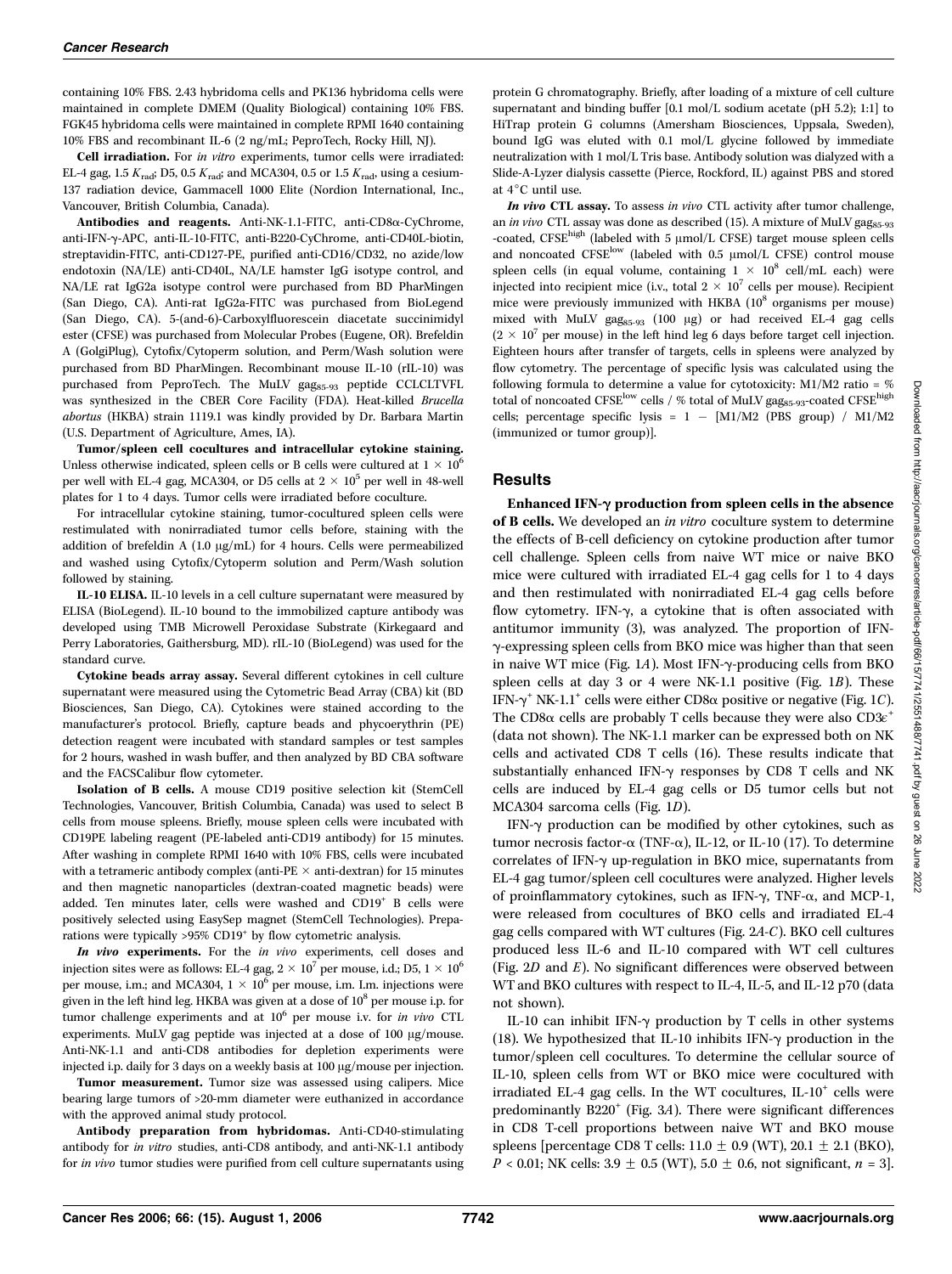Figure 1. IFN-<sub>Y</sub> expression by spleen cells after coculture with<br>EL-4 gag cells *in vitro*. Naive spleen cells from WT or BKO mice were cocultured with irradiated EL-4 gag cells. Cells were restimulated with nonirradiated EL-4 gag cells just before intracellular cytokine staining and flow cytometric analysis. In the control group, naive spleen cells were cultured for 4 days without any challenges. A, percentage of  $IFN-\gamma^+$  spleen cells.  $\gamma$ ,  $P < 0.01$ , WT (EL-4 gag) versus BKO (EL-4 gag) at days 1 to 4. B, proportion of IFN- $\gamma^+$  BKO spleen cells that express CD8 $\alpha$  (O) or NK-1.1 ( $\Box$ ) at days 1 to 4. C, CD8 $\alpha$  and IFN- $\gamma$  expression in NK-1.1<sup>+</sup> cells 3 days after EL-4 gag cell challenge in vitro. Numbers, percentage of IFN- $\gamma^+$  cells. D, CD8 $\alpha$  and IFN- $\gamma$  expression in NK-1.1<sup>+</sup> cells 3 days after coculture with D5 or MCA304 tumor cells. C and D, results are representative of four experiments.



To control for differences in BKO versus WT spleens, sorted WT B cells were added to the BKO cultures. The same level of IL-10 production as in WT cell cultures was observed in the coculture of sorted WT B cells and BKO spleen cells. These data indicate that EL-4 gag cells stimulate B cells to produce IL-10.

The ability of B cells to secrete IL-10 after tumor cell exposure was studied using three different tumor cell lines: EL-4 gag cells, D5 melanoma cells, and MCA304 sarcoma cells. Sorted WT B cells produced IL-10 when cocultured with irradiated EL-4 gag or D5 cells but not MCA304 cells (Fig. 3B). By flow cytometry, sorted B cells stimulated with EL-4 gag or D5 cells expressed more IL-10 than nonstimulated control B cells (Fig. 3C). MCA304 cells failed to induce IL-10 from B cells, consistent with the data obtained by ELISA (Fig.  $3B$ ). These results suggest that  $(a)$  tumor cells can induce B cells to secrete IL-10 and  $(b)$  tumors vary in ability to stimulate B cells to secrete IL-10.

CD40-CD40L is associated with inhibitory effects of IL-10 B cells on antitumor immunity and is necessary for IFN- $\gamma$ production. B cells can be activated by CD40L expressed on EL-4 cells to proliferate or secrete immunoglobulins (19, 20). CD40L was expressed on tumor cells that induced IL-10 from B cells (Fig. 4A) but not on MCA304 cells. To study whether CD40-CD40L interactions are important for IL-10 production, different types of sorted B cells were cocultured with irradiated EL-4 gag cells. IL-10 production was significantly attenuated when tumor cells were cultured with CD40KO B cells compared with WT B cells, whereas differences in IL-10 levels were also observed between IL-10KO and CD40KO B cells (Fig. 4B). These results indicate that B-cell IL-10 production is partially dependent on CD40-CD40L interactions. Furthermore, IL-10 production by B cells was attenuated by anti-CD40L blocking antibody (Fig. 4C).

To confirm the effects of IL-10 on IFN- $\gamma$  production in this model, mouse rIL-10 was added to cocultures of BKO or IL-10KO spleen cells with EL-4 gag cells. IFN- $\gamma$  production was diminished in BKO spleen cells by rIL-10 (Fig. 4D). Tumor-stimulated IFN- $\gamma$ production by BKO cells was higher than from IL-10KO cells, but both types of spleen cells produced more IFN- $\gamma$  than WT spleen cells (Figs. 4D and 1C). Because IL-10-deficient spleen cells did

Figure 2. Cytokine production from mouse spleen cells after coculture with irradiated EL-4 gag cells. Naive WT or BKO spleen cells were cocultured with irradiated EL-4 gag cells for 3 days. Cytokine production in cell culture supernatants was measured by cytokine beads array assay. Control spleen cells were unstimulated. A, IFN- $\gamma$ , B, TNF- $\alpha$ , C, MCP-1, D, IL-10, E, IL-6.

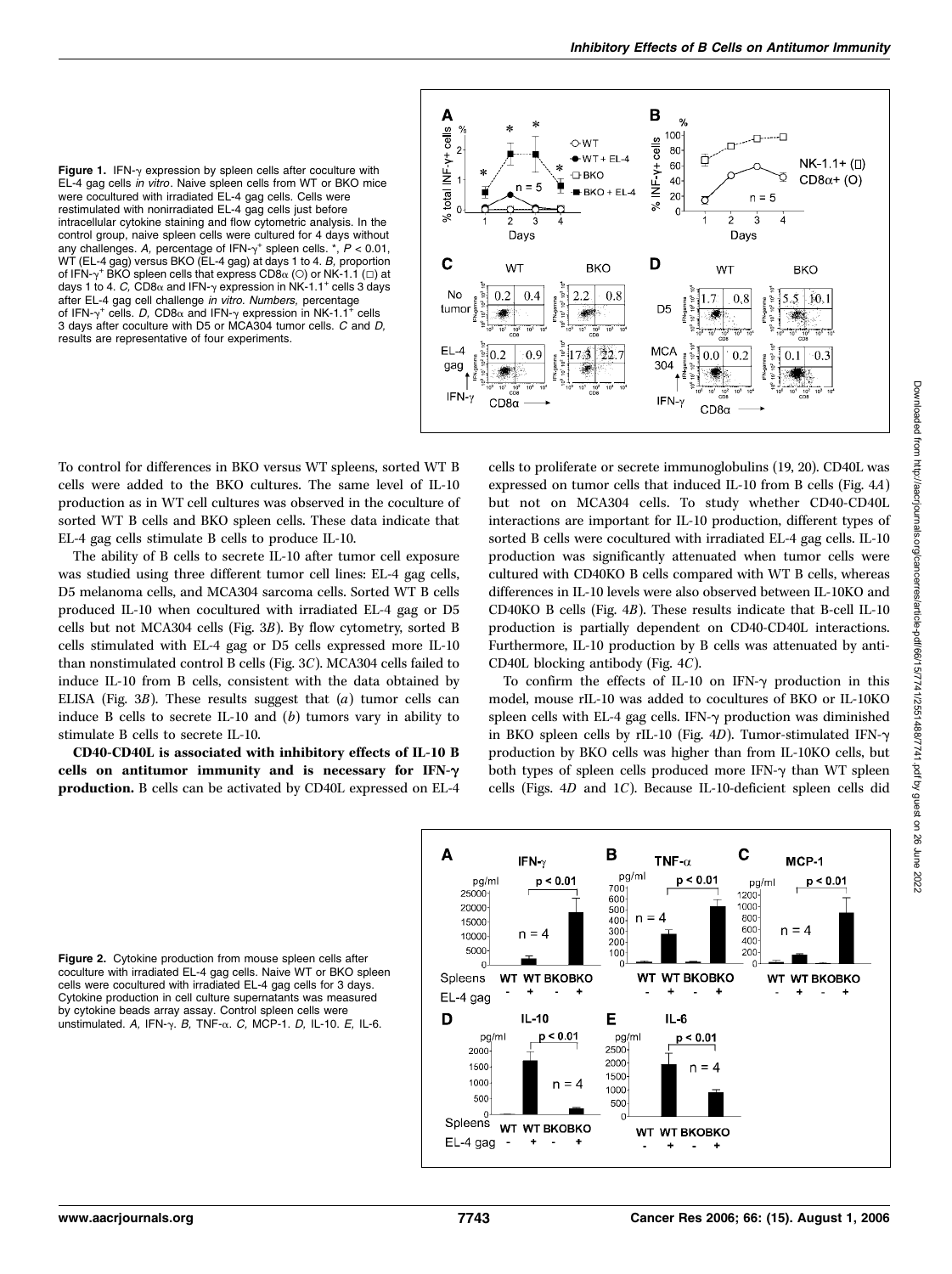

Figure 3. IL-10 production from B cells after a tumor challenge. A, irradiated EL-4 gag cells were cocultured with naive WT spleen cells (solid line) or with naive BKO spleen cells plus sorted naive WT B cells ( $5 \times 10^5$  per well; *dotted* line) for 3 days. Cells were then restimulated with nonirradiated EL-4 gag cells before flow cytometry. Gray shaded area, unstimulated WT spleen cells. Percentage of B220<sup>+</sup> cells expressing IL-10: WT, only 4.3%; WT + EL-4 gag 27.6%; BKO + EL-4 gag + sorted WT B cells, 27.1%. Results are representative of five experiments.  $B$ , sorted WT B cells were cultured with either irradiated EL-4 gag, D5, or MCA304 cells for 3 days followed by measurement of IL-10 in culture supernatants.  $C$ , cells cultured in  $(B)$  were restimulated with nonirradiated tumor cells at 3 days and stained for IL-10. Shaded areas, control B cells were not restimulated. Cells are gated for B220. Percentage of IL-10<sup>+</sup> , B220<sup>+</sup> cells: control, 1.4%; EL-4 gag, 51.7%; D5, 32.6%; MCA304, 3.6%. Results are representative of two independent experiments.

not produce as much IFN- $\gamma$  as BKO cells, it seemed possible that low levels of IL-10 could have a priming or enhancing effect on IFN-g production. However, a low dose of rIL-10 did not increase IFN- $\gamma$  production from IL-10KO spleen cells (Fig. 4D). These results indicate that B cells may reduce  $IFN-\gamma$  production by producing IL-10. To confirm the results, sorted B cells from WT, IL-10KO, or CD40KO mice were added to cocultures of BKO spleen and EL-4 gag cells. The proportion of IFN- $\gamma$ -expressing  $NK-1.1^+$  cells was reduced significantly by WT B cells (but not by IL-10KO B cells; Fig.  $4E$ ). IFN- $\gamma$  suppression was partially reversed by CD40KO B cells relative to WT B cells (Fig. 4E). These results suggest that  $(a)$  IL-10 produced from B cells lowers IFN- $\gamma$  production and (b) this effect is partially CD40-CD40L dependent.

MCA304 cells induced neither IL-10 from WT B cells nor IFN-g from BKO-derived NK and CD8 T cells. To study whether IFN-g production can be induced by providing a signal via CD40-CD40L interactions, MCA304 cells were incubated with anti-CD40 stimulating antibody (clone FGK45), which mimics the action of CD40L (21). MCA304 cells were CD40 negative, Fc receptor positive, and FGK45 bound to MCA304 in a dose-dependent manner at 3 to 30  $\mu$ g/mL presumably through Fc receptors (Fig. 4F). After washing, these ''CD40-stimulating antibody-expressing'' MCA304 cells induced IFN- $\gamma$  from NK (Fig. 4G) and CD8 T cells (Fig. 4H), indicating that CD40-CD40L interactions can trigger IFN-g production.

Tumor growth inhibition in BKO mice is dependent on  $CD8\alpha^+$  or NK<sup>+</sup> cells. To test whether antitumor immunity in vivo is enhanced in the absence of B cells, we used a model of antitumor

vaccination developed in our laboratory. Previously, we showed partial tumor inhibition in WT mice immunized with an adjuvant (HKBA) plus tumor antigen (22). In the present study, all WT control mice were euthanized due to exponential EL-4 gag tumor growth, but in contrast, immunized mice were partially protected and 4 of 5 mice were tumor-free for >30 days (Fig. 5A). Antitumor immunity was enhanced in BKO mice, in that EL-4 gag tumor growth was completely inhibited in immunized mice and even unimmunized BKO mice eliminated tumors by day 30 (Fig. 5B). In vivo depletion of NK-1.1<sup>+</sup> or  $CDS<sup>+</sup>$  cells reversed antitumor immunity in BKO mice (Fig. 5C). These results show that NK-1.1- or CD8-expressing cells are crucial for elimination of tumor cells in naive BKO mice, consistent with results of the in vitro experiments. D5 melanoma cell growth was also inhibited in BKO mice (Fig. 5D), whereas MCA304 sarcoma cells grew continuously (Fig. 5E). Importantly, BKO mice showed enhanced in vivo antitumor immunity only when challenged with tumor cells that induced opposite patterns of in vitro IFN- $\gamma$  and IL-10 production in WT compared with BKO cultures. These results indicate that spontaneous tumor elimination in the absence of B cells depends on up-regulated CD8 T-cell/NK cell responses and correlates with increased IFN- $\gamma$  and decreased IL-10 production.

Increased in vivo CD8 T-cell responses against a tumor MHC class I antigen in BKO mice. To further characterize the function of CD8 T cells in tumor immunity, CTL responses were assessed in vivo. CD8 T-cell responses induced by a mixture of HKBA and MuLV gag peptide or by EL-4 gag cells were higher in BKO mice than in WT mice (Fig. 6A), consistent with tumor suppression results and further supporting the idea that antitumor CD8 T-cell responses are up-regulated in BKO mice.

The strength of primary effector CD8 T-cell responses does not always correlate with memory cell development (23). To determine whether tumor challenge resulted in memory CD8 T-cell responses, antigen-specific IFN- $\gamma$  recall responses were measured in spleen cells from BKO mice 8 weeks after tumor injection. None of the mice had clinical signs of residual tumor (''tumor resistant''). Tumor-naive mice were used in control cultures. In tumor-resistant BKO cultures, high levels of IFN- $\gamma^+$  CD8 T cells were observed up to 4 days after class I peptide stimulation. The majority of IFN- $\gamma^*$  CD8 T cells were memory cell marker IL-7 receptor  $\alpha$  positive (CD127<sup>+</sup>; ; Fig. 6C; ref. 24). Increased levels of IFN- $\gamma$  production from CD8 T cells were also observed in D5-resistant BKO mice (Fig. 6D).

## **Discussion**

In mice, early progressive tumor growth results in T-cellmediated ''concomitant immunity'' against an established tumor. Loss of this immunity has been attributed to development of regulatory T cells after the tumor reaches a certain size (25). This observation leads to the question of whether eliminating CD25<sup>+</sup> CD4<sup>+</sup> regulatory T-cell functions may be useful in cancer immune therapies (26). B cells may also have a regulatory role relevant to antitumor T-cell responses. Examples of B-cell-mediated T-cell suppression include murine lipopolysaccharide-stimulated B cells that induce T-cell anergy by producing transforming growth factor- $\beta$  (27) and limitation of autoreactive CD4 T-cell responses in the presence of B cells (28). Human CD40-stimulated B-cell leukemia cells induced allogenic T-cell anergy by producing IL-10 and were therefore judged to be unlikely to induce a protective antileukemia immune response (29). In contrast, B-cell depletion did not boost IL-2-induced immune responses against renal cell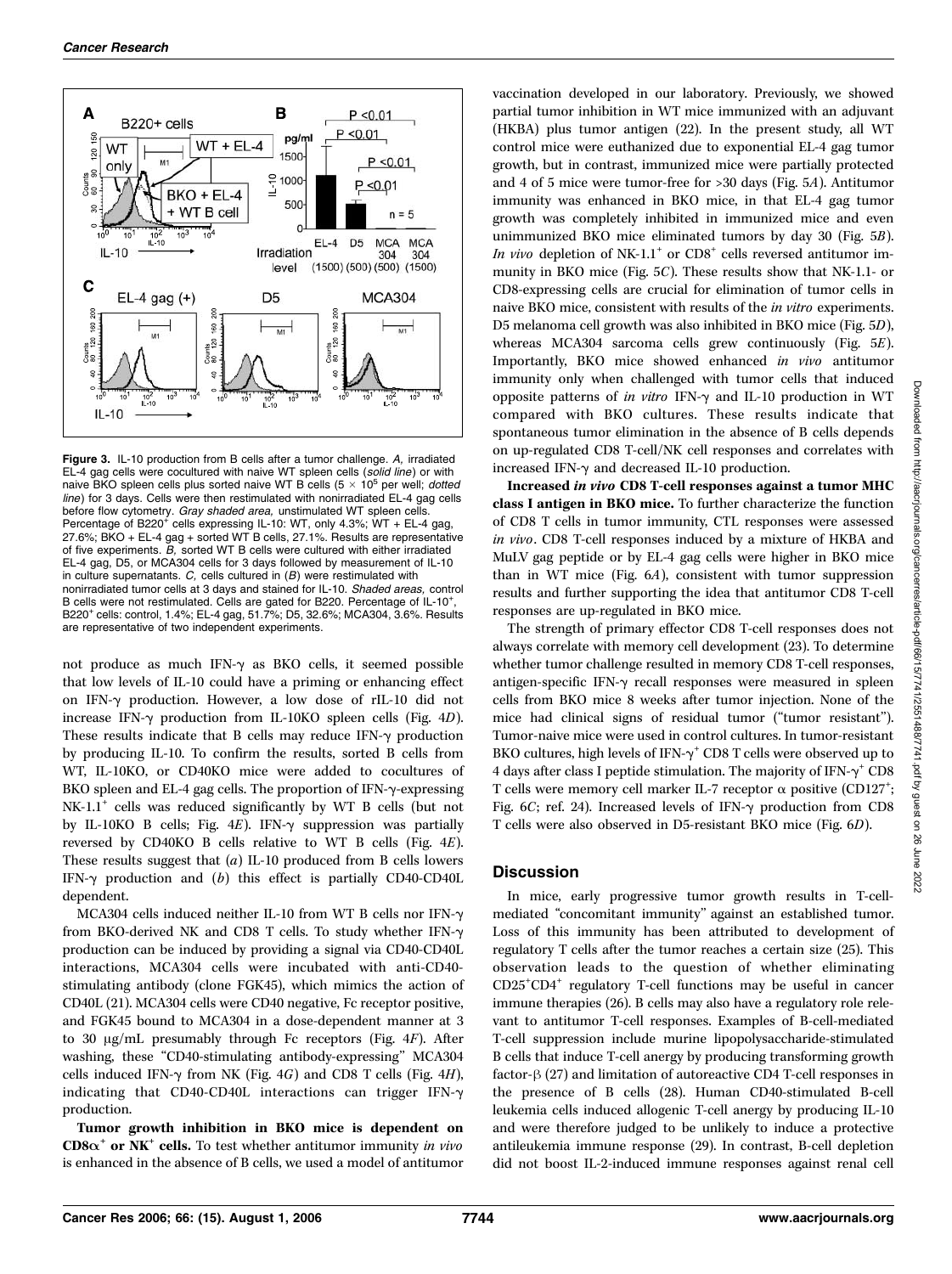carcinoma and melanoma, but tumor CD40L expression was not assessed in this study (30). Our study shows that B cells can function as regulatory cells early after challenge with certain tumors. Enhanced tumor immunity in BKO mice is correlated with IFN- $\gamma$  production from NK and CD8 T cells, which is partially dependent on CD40L expression on tumor cells. CD40L is expressed in several human cancer cells with both hematopoietic and nonhematopoietic origins, such as T-cell lymphoma (31), renal carcinoma (32), melanoma (33), breast cancer (34), and bladder cancer (35), although the effects of B cells on CD40L-expressing tumors remain unclear. Our data support a model whereby B-cell stimulation via CD40 results in IL-10 secretion (36), which in turn diminishes CD8 and NK cell IFN- $\gamma$  secretion, antitumor activity, and CD8 T-cell memory development.

There are many conflicting observations about the role of IL-10 in antitumor responses (18, 37). IL-10 can down-regulate dendritic cell activation, resulting in decreased antitumor activity (27). IL-10 can also decrease MHC class I expression on tumor cells (38). On the other hand, rIL-10 injection at certain times promotes effector function of antitumor CD8 T cells (39), and cytotoxicity of NK cells against tumor cells can be increased by rIL-10 (40). Clinical trials have shown both proinflammatory and anti-inflammatory effects of rIL-10 (37). Those studies were done using exogenously administered IL-10, whereas our studies focus on the effects of IL-10 physiologically provided by B cells. In our model, IFN-g production was attenuated by rIL-10 or by adding IL-10-expressing WT B cells. IL-10KO cells, however, did not produce as much IFN-g as BKO cells when cocultured with tumors. Of note, low amounts (0.2 ng/mL) of IL-10 are present in BKO and tumor cocultures (Fig. 2D). Interestingly, rIL-10 at a dose of 0.2 ng/mL did not increase IFN- $\gamma$  in IL-10KO and tumor cocultures. These observations suggest that IL-10 may be necessary for higher IFN-g production only if present in the appropriate amount and produced at a specific time.

The overall effects of modified IFN- $\gamma$  and IL-10 production due to B-cell deficiency on antitumor CD8 T-cell function were confirmed by an in vivo CTL assay. We showed that antitumor CD8 T-cell responses were up-regulated in BKO mice after a tumor

Figure 4. The effect of CD40-CD40L interactions on IL-10 production from B cells and on IFN- $\gamma$  production from NK and CD8 T cells. A, CD40L expression on tumor cells. Nonstimulated tumor cells (EL-4 gag, D5, or MCA304) were stained with control antibody (gray shaded area) or anti-mouse CD40L monoclonal antibody (solid line).<br>Numbers, percentage of gated CD40L<sup>high</sup> cells, B, reduced Numbers, percentage of gated CD40Lhight IL-10 production in the absence of CD40-CD40L interaction. Sorted B cells were cocultured with irradiated EL-4 gag cells for 3 days, and supernatants were assayed for IL-10. C, inhibitory effect of anti-CD40L blocking antibody on IL-10 production. Sorted WT B cells and irradiated EL-4 gag cells were cocultured with anti-CD40L blocking antibody or control antibody (Ab) for 3 days. Supernatant IL-10 was measured by ELISA. D, rIL-10 decreases IFN- $\gamma$  production by BKO cells, although IL-10KO cells produce less IFN-g than BKO cells. BKO or IL-10KO spleen cells were cocultured with irradiated EL-4 gag cells for 3 days with or without rIL-10 (2 ng/mL to BKO and 0.2 ng/mL to IL-10KO). After restimulation with nonirradiated EL-4 gag cells, IFN- $\gamma$  production was measured by flow cytometry. Cells are gated as NK-1.1<sup>+</sup>.  $Number$ , percentageofgatedIFN- $\gamma^+$ , CD8 $\alpha^+$ , or CD8 $\alpha^-$ cells.<br>cells. E. IFN- $\gamma$  inhibition in BKO spleens is partially. cells.  $E$ , IFN- $\gamma$  inhibition in BKO spleens is partially dependent on CD40-CD40L. BKO spleen cells and irradiated EL-4 gag cells were cocultured with or without sorted B cells for 3 days and then restimulated with nonirradiated EL-4 gag cells before flow cytometry. F, anti-CD40 antibody binds to MCA304 cells through Fc receptor in a dose-dependent manner. Irradiated MCA304 cells were cultured with FGK45 at various doses, and binding was detected at 30 minutes using anti-rat IgG2a as a second antibody for flow cytometry. G and H, anti-CD40-stimulating antibody bound to MCA304 cells induces IFN- $\gamma$  from BKO spleen cells. Irradiated MCA304 cells were cocultured with FGK45 or control antibody (30  $\mu$ g/mL) for 30 minutes. After washing with PBS, MCA304 cells were cocultured with BKO spleen cells for 3 days. After restimulation with MCA304-bound FGK45, IFN- $\gamma$  production from NK (G) and CD8 T cells (H) was evaluated by flow cytometry.

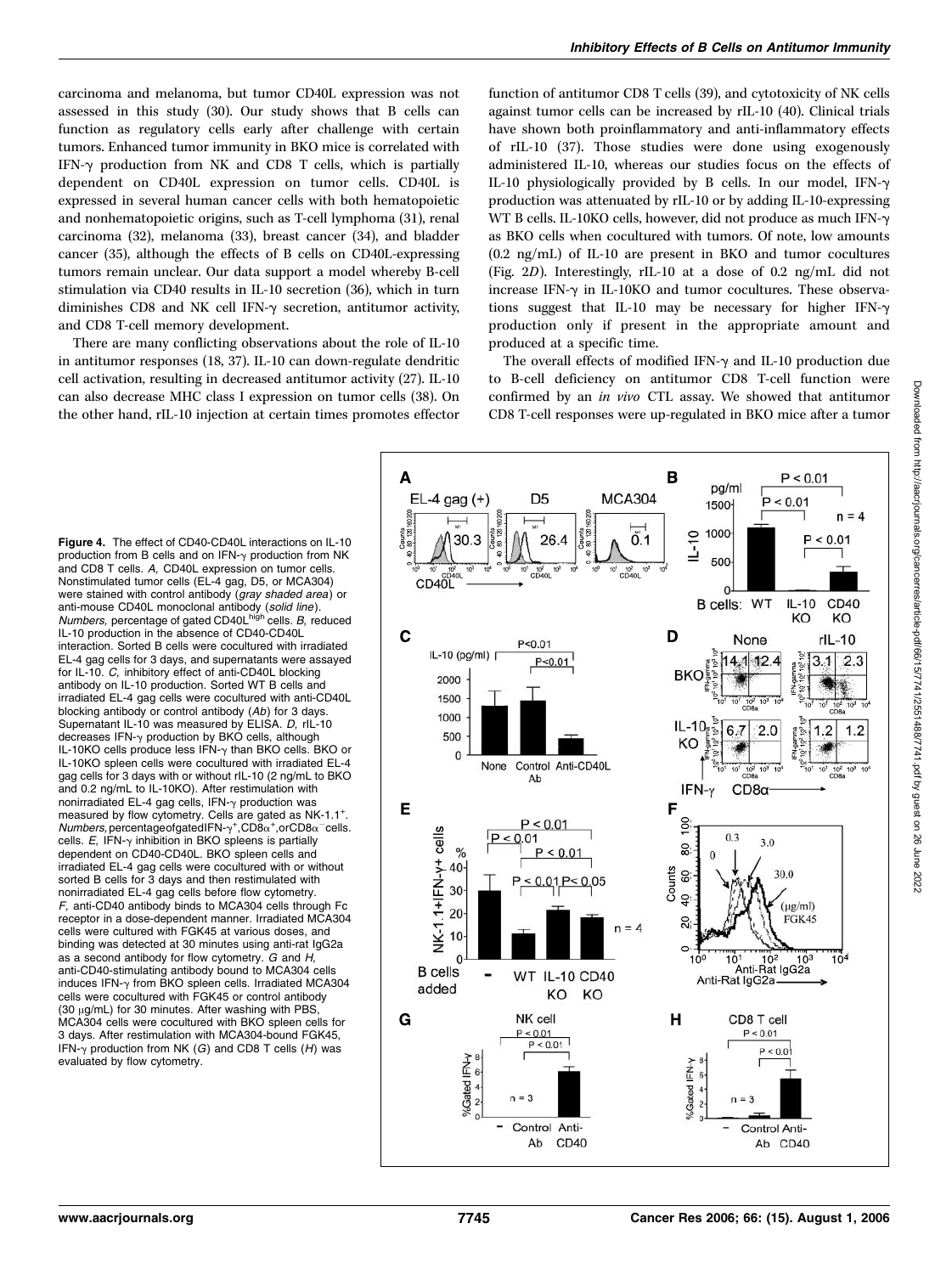



cell challenge. In tumor-resistant BKO mice, memory CD8 cells were detected, whereas naive IL-10KO mice did not inhibit initial EL-4 gag cell growth (data not shown). These data suggest that  $(a)$ in BKO mice, spontaneous effective tumor cell elimination is induced due to the development of vigorous effector and memory CD8 T cells and (b) a certain balance of proinflammatory and antiinflammatory cytokines, such as IFN- $\gamma$  and IL-10, may be needed for optimal antitumor immunity.

Our data show that CD40-CD40L interactions are important for B-cell IL-10 production. Recent publications suggest that B-cellderived IL-10 or proinflammatory cytokine secretion can be affected by duration of CD40 stimulation. In vitro, tumor lysateloaded CD40-stimulated B cells are effective antigen-presenting cells that promote antitumor T-cell responses (41). These experiments differ from ours with regards to prolonged anti-CD40 stimulation, which may be less physiologically relevant. Briefer B-cell CD40 stimulation seems to result in anti-inflammatory effects (42). Thus, duration of CD40 stimulation could be critical. Presence or absence of B-cell receptor stimulation can also affect CD40-mediated cytokine production. Duddy et al. (36) showed that stimulation through CD40 alone resulted in IL-10 production from B cells and, consequently, reduced levels of proinflammatory cytokine production by the same B cells. The effects of CD40 ligation on B-cell IL-10 production are reversed by B-cell receptor stimulation (36). Based on these observations, we speculate that, in our model, CD40 ligation in the relative absence of B-cell receptor



Figure 6. A, in vivo CTL after an immunization with HKBA + MuLV gag peptide or EL-4 gag cells in WT or BKO mice. Numbers, calculated % specific lysis. B to D, memory CTL development in BKO mice after a tumor cell challenge. Naive BKO mice were challenged with EL-4 gag or D5 cells, resulting in tumor clearance by 4 weeks. Eight weeks after the tumor challenge, spleen cells were harvested and cultured with either MuLV gag peptide  $(1 \mu q/mL; B, C)$  or irradiated D5 cells. Control spleen cells from naive BKO mice were also cultured with MuLV gag peptide or irradiated D5 cells. After 4 days, cells were restimulated with either MuLV gag peptide or nonirradiated D5 cells (D). C, cells were qated on the NK-1.1<sup>+</sup> (B and D) or CD8 $\alpha$ <sup>+</sup> (C) populations. Numbers, percentage of IFN- $\gamma^+$  cells. Results are representative of two experiments.